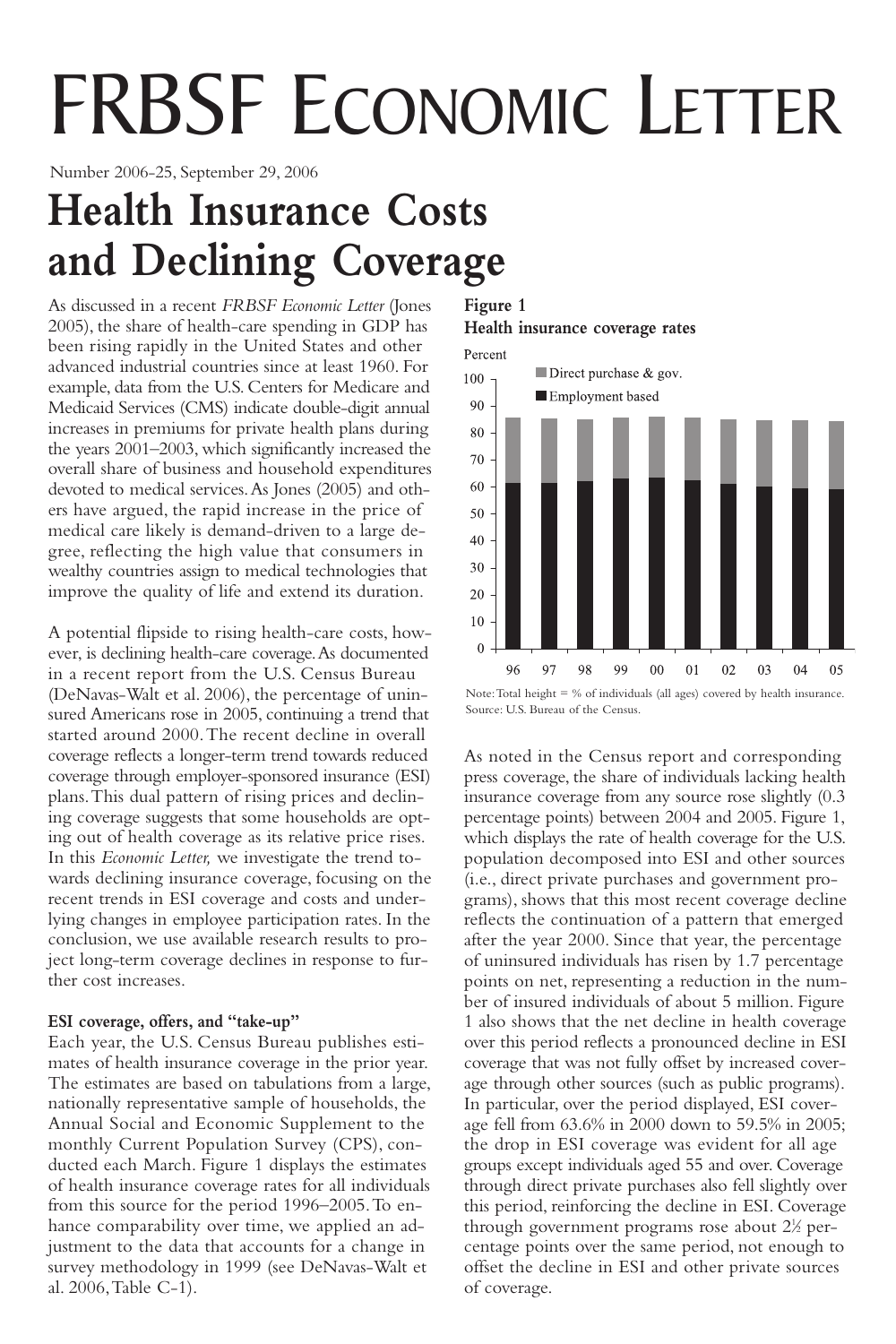The data displayed in Figure 1 suggest that ESI coverage declines have been the driving force for overall coverage trends in recent years.The Census data used in Figure 1 provide information on ESI coverage rates but do not indicate the extent to which the changes have been due to reduced availability of insurance plans from employers (ESI "offers"), tighter eligibility requirements for individual employees, or reduced employee participation in available plans (the latter two factors determine employee "take-up" of offered plans). Identifying these underlying sources of declining coverage is important for understanding the economic reasons for the trend. Information on offers, eligibility, and participation is available from an alternative, employer-based survey conducted by the U.S.Agency for Healthcare Research and Quality, the Insurance Component of the Medical Expenditure Panel Survey (MEPS-IC; www.meps.ahrq.gov). Since 1996, this survey has been administered yearly to a nationally representative sample of about 40,000 private business establishments, plus 2,500–3,000 state and local government units; data currently are available through 2004. Due to limited availability of key series for the government sample, our MEPS tabulations are based on the sample of private sector establishments.

Figure 2 displays the percentage of workers employed by firms that offer ESI for the years 1996–2004, decomposed into the percentage of workers who are ineligible for or decline offered coverage and those who accept ("covered").The overall coverage rates vary from a high of 60.1% in 1996 down to 54.3% in 2004. (Note that these figures are not directly comparable to the ESI coverage rates from Figure 1, due to differences in the base sample and the inclusion of coverage through the ESI plan of a family member in Figure 1.) The figure shows that the tendency for employers to offer health insurance has been relatively constant, varying within a narrow band of about 87%–89%. By contrast, the share of workers who are ineligible for coverage or decline coverage that is offered to them rose from 26.4% in 1996 to 33.6% in 2001 and then stayed near that elevated level in subsequent years, ending at 32.4% in 2004. Although Figure 2 does not distinguish between employees who are ineligible for coverage offered by their employers and those who decline offered coverage, about one-third of the decline in take-up is due to declining eligibility and about two-thirds is due to declining participation.This suggests that most of the decline in take-up has been due to employee decisions, although some has been due to the imposition of tighter eligibility requirements by employers (longer waiting periods, more extensive health screening prior to receiving coverage, etc.).

## **Rising employee costs**

Declining employee participation in ESI programs may relate to rising costs. Figure 3 displays the trend



Source: Medical Expenditure Panel Survey.

in the costs of ESI coverage (average premiums per enrolled employee, excluding family plans), tabulated from the MEPS-IC sample of private establishments for the period 1996–2004.The figure decomposes the total costs into the typical portion paid by employers and that paid by employees. Employers bear most of the direct cost burden of ESI coverage, and the share paid by employees has been relatively constant at about 17% over this period.At the same time, total premium costs have increased substantially, approximately doubling the direct premium contributions of firms and their workers between 1996 and 2004.Additional tabulations (not shown) reveal that the share paid by employees is higher at firms that employ relatively more low-wage workers (about 21% for low-wage firms, about 16% for high-wage firms); this increases the burden of rising costs for workers whose ability to pay is already constrained. Although we do not display ESI cost figures for family coverage plans, the patterns are similar to those for single coverage, with a higher but relatively constant share paid by employees (about 25%) and an approximate doubling in total premium costs between 1996 and 2004.These figures on ESI premiums may understate the full extent of increases in medical care costs for participating employees. In particular, for many ESI plans, deductibles and copayment amounts have increased along with premiums, further increasing out-of-pocket costs to plan participants (Gabel et al. 2002); however, in recent years these cost increases probably have been offset somewhat by the tax advantages conferred through medical savings accounts.

As noted above (Figure 2), most of the drop in coverage has occurred because employees are increasingly declining coverage that is offered to them, suggesting that cost increases are directly affecting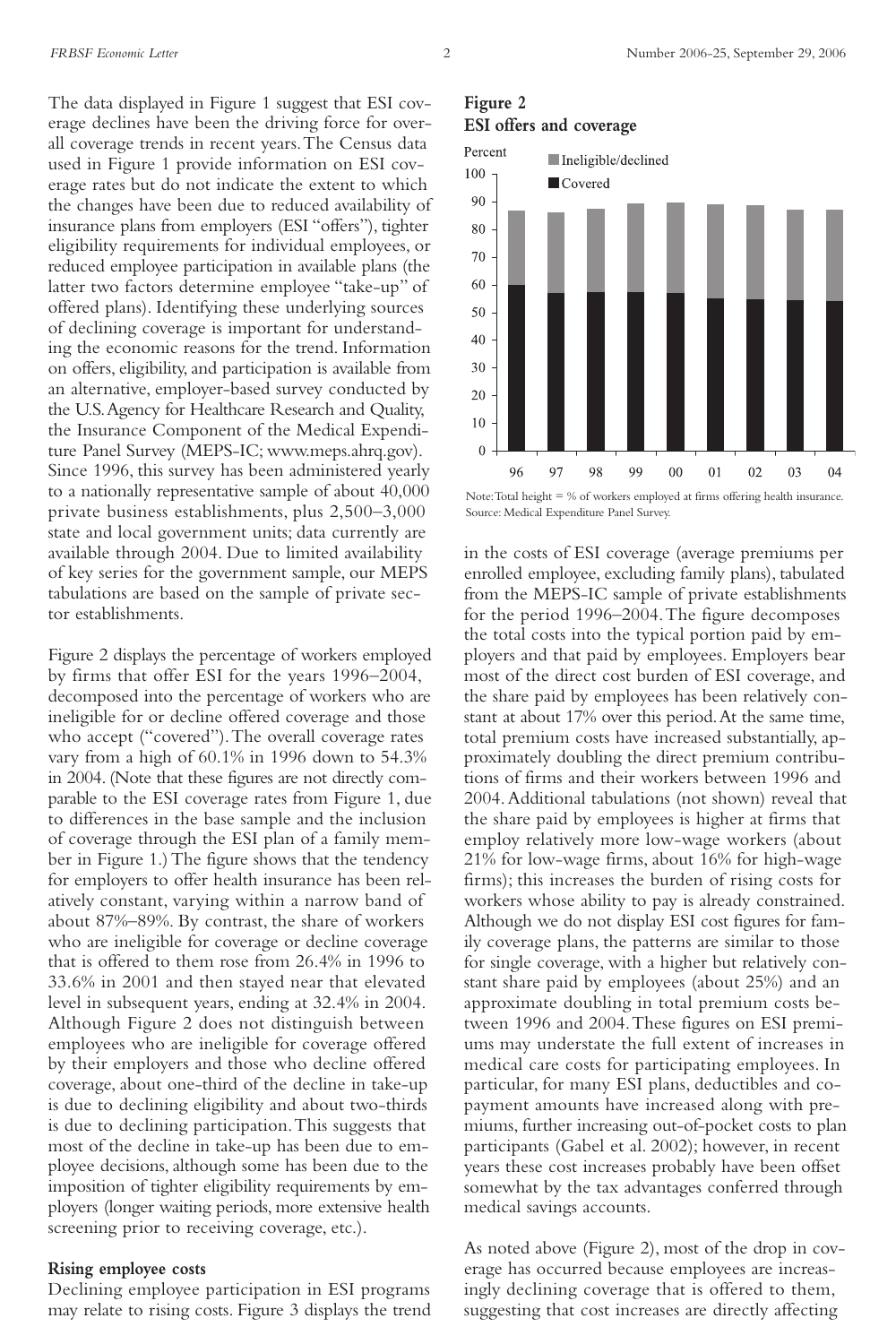# **Figure 3 Employer and employee premiums, annual (single coverage)**

\$ (Thousands)



employees' participation decisions.This view is supported by recent research findings that use formal statistical analysis to investigate the link between rising costs and declining coverage. For example, Kronick and Gilmer (2005) found that most of the decline in ESI coverage between 1987 and 2002 is attributable to declining affordability (i.e., more rapid growth in premiums than in personal income); Chernew et al. (2005) also found that rising health insurance costs are the dominant explanation for falling coverage over time.

#### **Looking ahead**

Based on CMS projections, Kronick and Gilmer (2005) estimate that health-care costs will outstrip income gains by 2.8 percentage points annually during the years 2002 through 2013. Given the research findings of systematic links between rising costs and declining ESI coverage, it is likely that this will lead to further coverage declines. Kronick and Gilmer predicted that ESI coverage (for nonelderly workers) will decline by four percentage points between 2002 and 2013; the data displayed in Figure 1 suggest that about one-half of this total decline (1.8 percentage points for the total population) had already occurred by 2005. Looking further ahead, Jones (2005) predicted that the share of health-care spending in GDP may rise to 25%–35% by 2050 (from 16.0% in 2004).The midpoint of this estimate (30%) is consistent with growth in the medical spending share of GDP at roughly half the pace assumed by Kronick and Gilmer for the years 2002–2013. However, even with this slower pace of growth in relative health spending, the implied decline in ESI coverage is 7.1 percentage points, reducing the coverage rate from

its 2005 level of 59.5% (Figure 1) to 52.4% in 2050. On the current population base of 300 million, this implies about a 21-million person increase in the uninsured population, absent offsets from other sources of insurance.

The determinants of these trends may change over time, limiting the realized decline in ESI coverage. However, our rough calculations provide a sense of the extent of potential coverage declines.The corresponding policy implications are important: declining ESI coverage increases the cost burden on government insurance programs.Thus, while the work of Jones (2005) and others suggests that increased health spending is demand-driven, hence worthwhile in terms of economic efficiency, the potential impact on the extent of coverage may pose difficult choices for households and policymakers going forward.

| Tom Buchmueller              | <b>Rob Valletta</b>     |
|------------------------------|-------------------------|
| Professor,                   | <b>Research Advisor</b> |
| The Ross School of Business, |                         |
| University of Michigan, and  |                         |
| Visiting Scholar, FRBSF      |                         |
|                              |                         |

#### **References**

*[URLs accessed September 2006.]*

- Chernew, Michael, David M. Cutler, and Patricia Seliger Keenan. 2005."Increasing Health Insurance Costs and the Decline in Insurance Coverage." *Health Services Research* 40(4), pp. 1021–1039.
- DeNavas-Walt, Carmen, Bernadette D. Proctor, and Cheryl Hill Lee. 2006."Income, Poverty, and Health Insurance Coverage in the United States: 2005." U.S. Census Bureau, Current Population Reports P60-231.Washington, DC: U.S. Government Printing Office. http://www.census.gov/prod/2006pubs/ p60-231.pdf
- Gabel, Jon, et al. 2002."Job-Based Health Benefits in 2002: Some Important Trends." *Health Affairs* 21(5), pp. 143–151.
- Jones, Charles I. 2005. "More Life vs. More Goods: Explaining Rising Health Expenditures." *FRBSF Economic Letter* 2005-10 (May 27). http:// www.frbsf.org/publications/economics/letter/ 2005/el2005-10.html
- Kronick, Richard, and Todd Gilmer. 2005. "It's the Premiums, Stupid: Projections of the Uninsured through 2013." *Health Affairs* Web Exclusive, April 5. http://content.healthaffairs.org/cgi/content/abstract/ hlthaff.w5.143v1